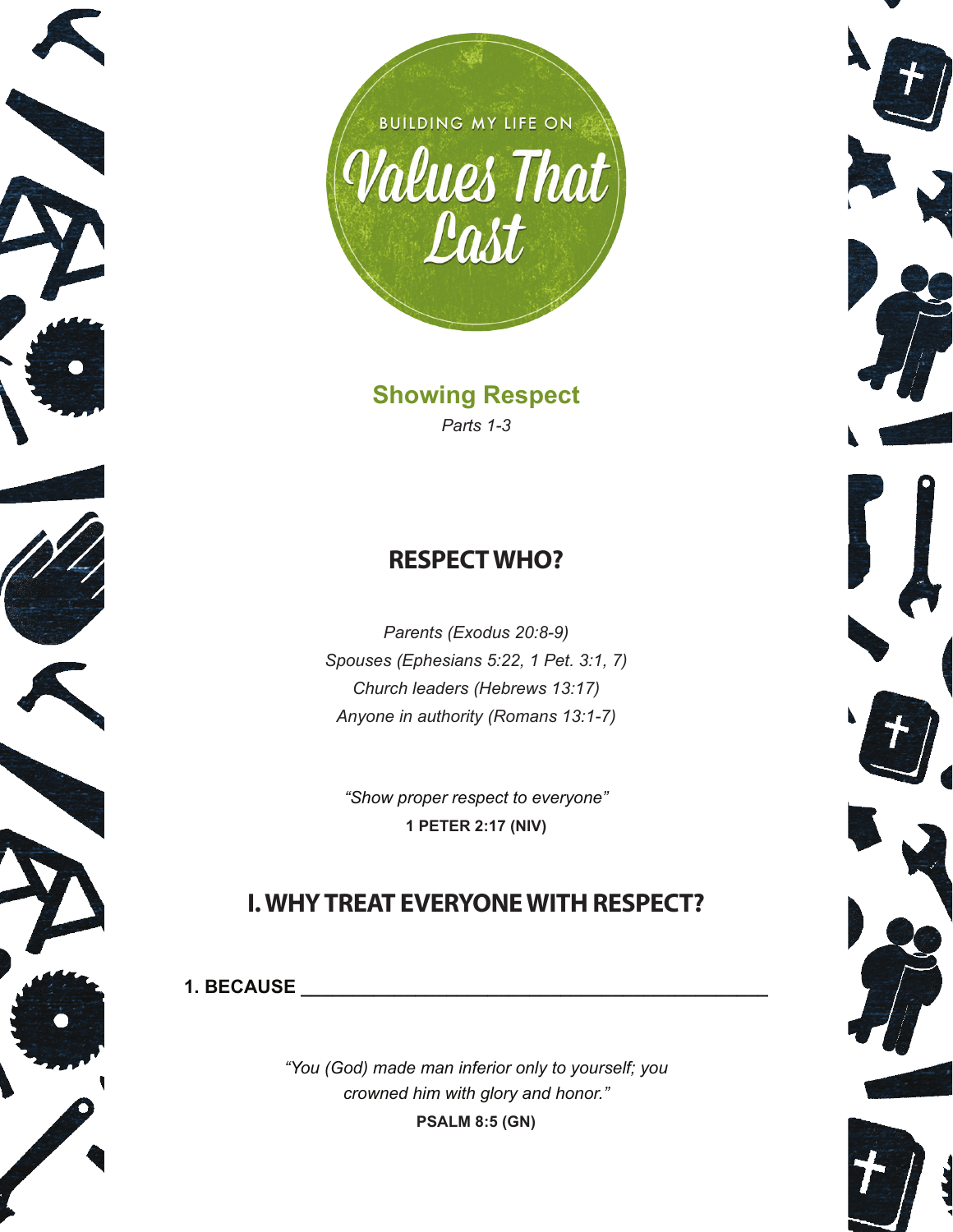



**2. BECAUSE \_\_\_\_\_\_\_\_\_\_\_\_\_\_\_\_\_\_\_\_\_\_\_\_\_\_\_\_\_\_\_\_\_\_\_\_\_\_\_\_\_\_\_\_\_**

*"God paid a ransom to save you... He paid for you with the precious life-blood of Christ."* **1 PETER 1:18-19 (LB)**

**3. BECAUSE \_\_\_\_\_\_\_\_\_\_\_\_\_\_\_\_\_\_\_\_\_\_\_\_\_\_\_\_\_\_\_\_\_\_\_\_\_\_\_\_\_\_\_\_\_**

*"If a person isn't loving and kind, it shows that he doesn't know God, for God is love."* **1 JOHN 4:8 (LB)**

> *"Love is not rude."* **1 CORINTHIANS 13:5 (NIV)**

**4. BECAUSE \_\_\_\_\_\_\_\_\_\_\_\_\_\_\_\_\_\_\_\_\_\_\_\_\_\_\_\_\_\_\_\_\_\_\_\_\_\_\_\_\_\_\_\_\_**

*"A man's harvest in life will depend entirely on what he sows."* **GALATIANS 6:7 (PH)**

# **II. HOW TO SHOW RESPECT TO OTHERS**

**1. WHEN YOU SPEAK...**

**BE \_\_\_\_\_\_\_\_\_\_\_\_\_\_\_ NOT JUST \_\_\_\_\_\_\_\_\_\_\_\_\_\_\_**

*"Kind words bring life but cruel words crush your spirit.* **PROVERBS 15:4 (NIV)**

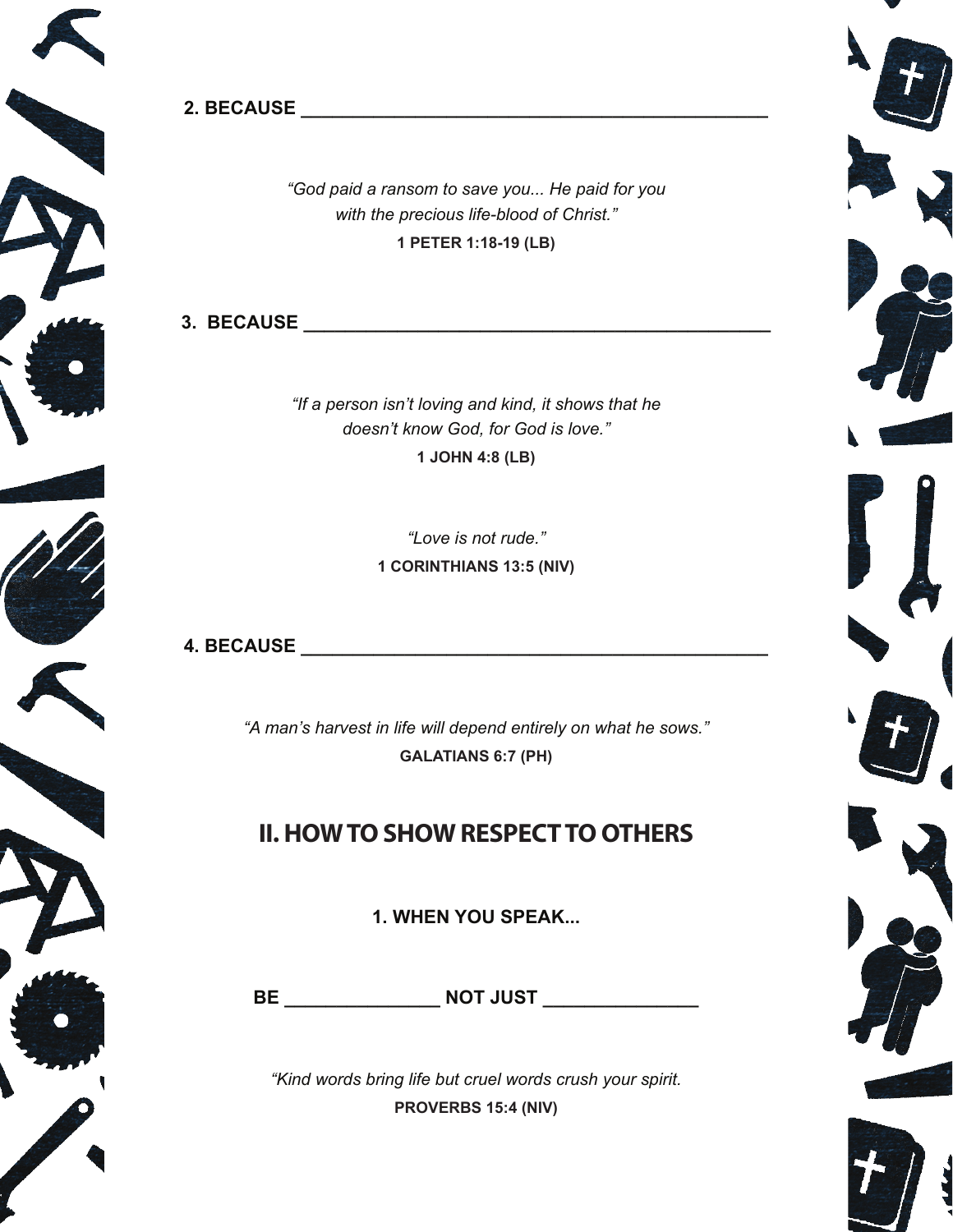

### **2. WHEN YOU ARE SERVED...**

**BE \_\_\_\_\_\_\_\_\_\_\_\_\_\_\_ NOT \_\_\_\_\_\_\_\_\_\_\_\_\_\_\_**

*"Do to others as you would have them do to you."* **LUKE 6:31 (NIV)**

#### **3. WHEN YOU DISAGREE...**

**BE \_\_\_\_\_\_\_\_\_\_\_\_\_\_\_ NOT \_\_\_\_\_\_\_\_\_\_\_\_\_\_\_**

*"Each of us will give an account of himself to God. Therefore, let us stop passing judgment on each other."* **ROMANS 14:12 (NIV)**

#### **4. WHEN YOU SHARE YOUR FAITH...**

**\_\_\_\_\_\_\_\_\_\_\_\_\_\_\_ DON'T \_\_\_\_\_\_\_\_\_\_\_\_\_\_\_**

*"If anybody asks why you believe as you do, be ready to tell him, and do it in a gentle and respectful way."* **1 PETER 3:15-16**

### **5. WHEN PEOPLE ARE RUDE TO YOU...**

*"Don't repay evil for evil... overcome evil with good."* **ROMANS 12:17, 21**